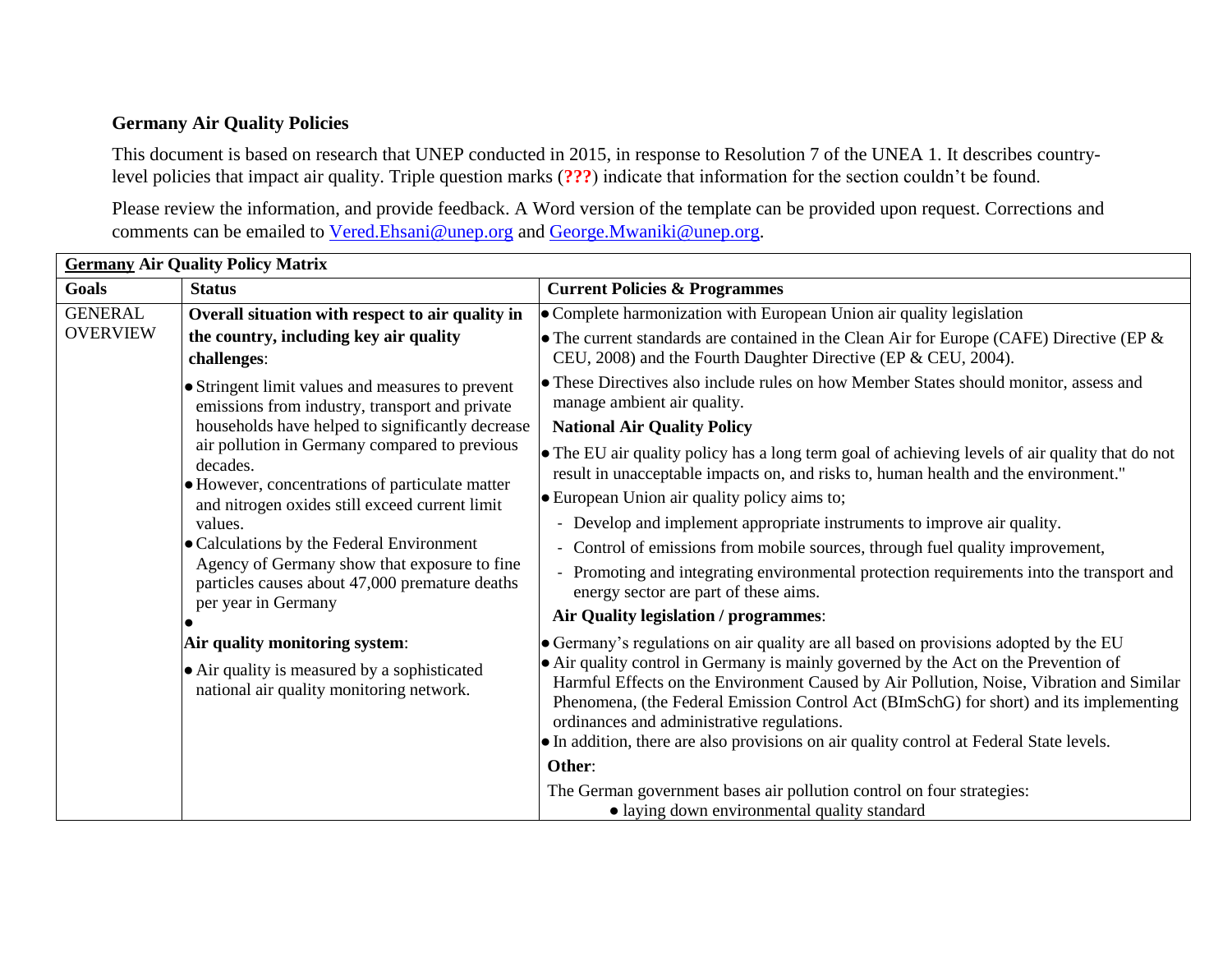|                                                      |                                                                                                                                                                                                                                                                                                                                                                                                                                                                                                                                                                                                                                                                | • emission reduction requirements according to the best available technology<br>• product regulations<br>· laying down emission ceilings<br>• In Germany, the responsibility to meet air quality levels enables local and regional<br>authorities to set up air quality plans containing various measures to improve air quality.<br>• Well-known examples for local measures are Low Emission Zones, which exclude<br>vehicles without low emission standards from areas within the zone                                                                                                                                                                                                                                                                                                                                                                                                                                                 |
|------------------------------------------------------|----------------------------------------------------------------------------------------------------------------------------------------------------------------------------------------------------------------------------------------------------------------------------------------------------------------------------------------------------------------------------------------------------------------------------------------------------------------------------------------------------------------------------------------------------------------------------------------------------------------------------------------------------------------|-------------------------------------------------------------------------------------------------------------------------------------------------------------------------------------------------------------------------------------------------------------------------------------------------------------------------------------------------------------------------------------------------------------------------------------------------------------------------------------------------------------------------------------------------------------------------------------------------------------------------------------------------------------------------------------------------------------------------------------------------------------------------------------------------------------------------------------------------------------------------------------------------------------------------------------------|
| <b>REDUCE</b>                                        | Industries that have the potential to impact air                                                                                                                                                                                                                                                                                                                                                                                                                                                                                                                                                                                                               | <b>Emission regulations for industries:</b>                                                                                                                                                                                                                                                                                                                                                                                                                                                                                                                                                                                                                                                                                                                                                                                                                                                                                               |
| <b>EMISSIONS</b><br><b>FROM</b><br><b>INDUSTRIES</b> | quality:<br>• Air pollution from industrial installations<br>emanates from the following: iron, steel, coal,<br>cement, chemicals, machinery, vehicles,<br>machine tools, electronics, automobiles, food<br>and beverages, shipbuilding, textiles among<br>others<br><b>GDP of country:</b> USD 3.593 trillion in $20131$<br>Industries' share of GDP: 30.1% <sup>2</sup><br><b>Electricity sources:</b><br>• 51% of the installed electricity generating<br>capacity (178.4 million KW in 2010) is<br>generated from fossil fuel, 7% from nuclear,<br>6% from hydroelectric plants and the rest 36%<br>is generated from other renewable sources <sup>3</sup> | • A large share of the emissions reduction necessary to meet the EU targets in Germany will<br>be achieved by the implementation of the EU directive on industrial emissions.<br>• Industrial emissions within the European Union are regulated under the Industrial<br>Emissions Directive (IED), which was issued on 21 December 2007<br>• The directive's aim was to achieve significant benefits to the environment and human<br>health by reducing harmful industrial emissions across the EU, in particular through better<br>application of Best Available Techniques.<br>• The IED entered into force on 6 January 2011 and has to be transposed into national<br>legislation by Member States by 7 January 2013.<br>• European legislation establishes air quality objectives (limit and target values) for the<br>different pollutants. Limit values are concentrations that must not be exceeded in a given<br>period of time. |
|                                                      |                                                                                                                                                                                                                                                                                                                                                                                                                                                                                                                                                                                                                                                                | <b>Small installation's emissions regulated:</b> (Yes/No) yes                                                                                                                                                                                                                                                                                                                                                                                                                                                                                                                                                                                                                                                                                                                                                                                                                                                                             |
|                                                      |                                                                                                                                                                                                                                                                                                                                                                                                                                                                                                                                                                                                                                                                | <b>Renewable energy investment promoted:</b><br>• In Germany, electricity from renewable sources is supported through a feed-in tariff.<br>• The criteria for eligibility and the tariff levels are set out in the Act on Granting Priority to<br>Renewable Energy Sources (EEG)                                                                                                                                                                                                                                                                                                                                                                                                                                                                                                                                                                                                                                                          |
|                                                      | Others ???                                                                                                                                                                                                                                                                                                                                                                                                                                                                                                                                                                                                                                                     | • Germany provides policies for the promotion of renewable energy sources covering<br>training, certification and research programmes, a self-commitment of public authorities,                                                                                                                                                                                                                                                                                                                                                                                                                                                                                                                                                                                                                                                                                                                                                           |
|                                                      |                                                                                                                                                                                                                                                                                                                                                                                                                                                                                                                                                                                                                                                                | the support of district heating networks and the introduction of building obligations<br>regarding the use of heat produced from renewable energy.                                                                                                                                                                                                                                                                                                                                                                                                                                                                                                                                                                                                                                                                                                                                                                                        |

<sup>&</sup>lt;sup>1</sup> 'Countries of the World - 32 Years of CIA World Fact Books', 2015 <http://www.theodora.com/wfb/#R>.<br><sup>2</sup> 'Countries of the World - 32 Years of CIA World Fact Books'.<br><sup>3</sup> 'Countries of the World - 32 Years of CIA World F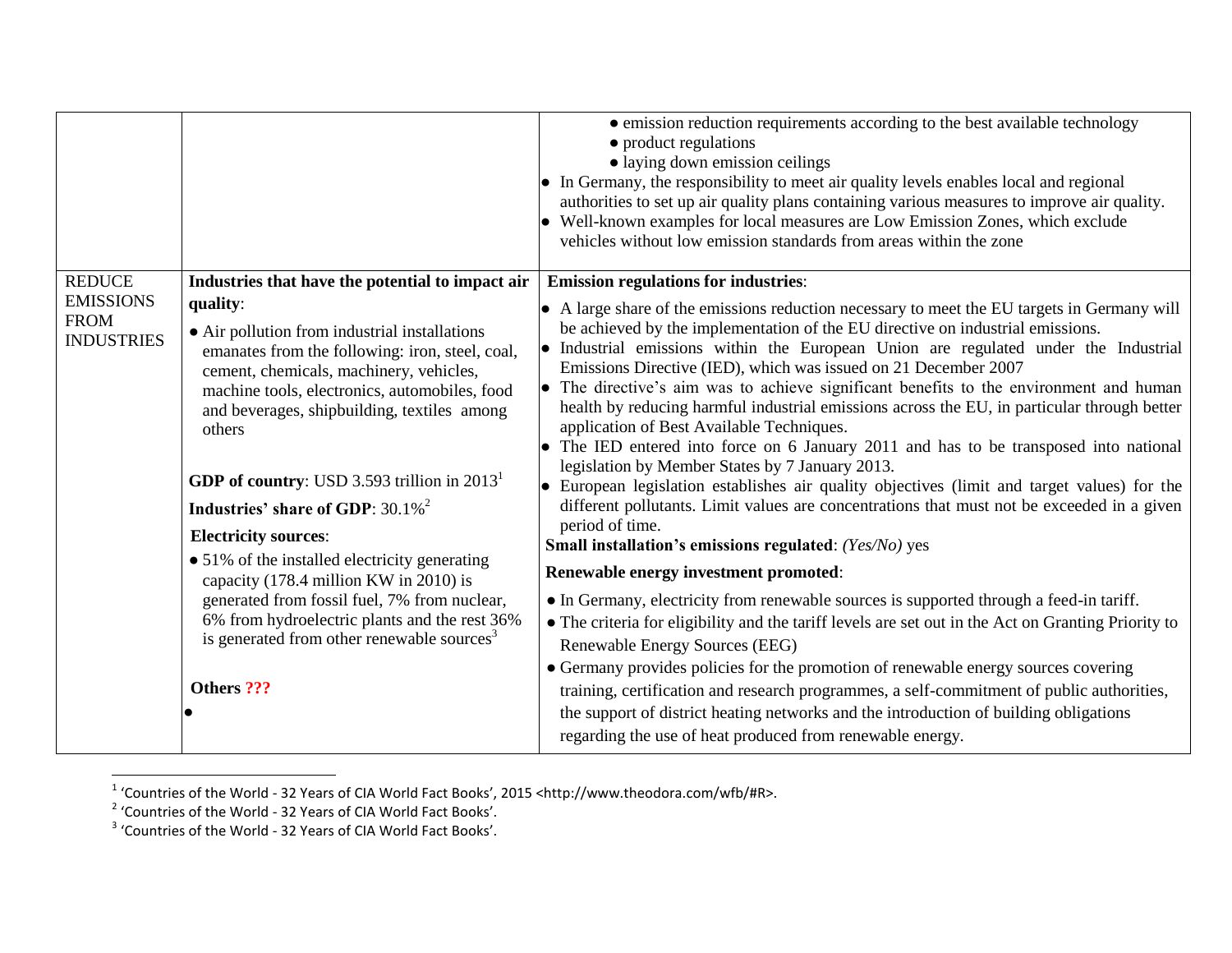|                                                     |                                                                                                                                                                                                                                                                                                                                                                                | <b>Energy efficiency incentives:</b> (ex: Subsidies, labelling, rebates etc)                                                                                                                                                                                     |
|-----------------------------------------------------|--------------------------------------------------------------------------------------------------------------------------------------------------------------------------------------------------------------------------------------------------------------------------------------------------------------------------------------------------------------------------------|------------------------------------------------------------------------------------------------------------------------------------------------------------------------------------------------------------------------------------------------------------------|
|                                                     |                                                                                                                                                                                                                                                                                                                                                                                | • In energy savings and energy efficiency Germany follows a three-tiered approach<br>consisting of requirements, support and information.                                                                                                                        |
|                                                     |                                                                                                                                                                                                                                                                                                                                                                                | Incentives for clean production and installation of pollution prevention technologies:<br>???                                                                                                                                                                    |
|                                                     |                                                                                                                                                                                                                                                                                                                                                                                | Actions to ensure compliance with regulations: (monitoring, enforcement, fines etc) ???                                                                                                                                                                          |
|                                                     |                                                                                                                                                                                                                                                                                                                                                                                | Other actions at national, sub-national and / or local level to reduce industrial<br><b>emissions:</b> (can include incentives to move industries to less populated areas here) ???                                                                              |
| <b>REDUCE</b>                                       | Key transport-related air quality challenges:<br>(ex: vehicle growth, old fleet, dirty fuel, poor<br><i>public transport etc)</i><br>• Transport is among the most important source of<br>air pollution in Germany<br>· Public transport in Germany is well developed<br>and several options spanning from railways,<br>tramps, metros and bus are available for<br>commuters. | Vehicle emission limit: (Euro rating)                                                                                                                                                                                                                            |
| <b>EMISSIONS</b><br><b>FROM</b><br><b>TRANSPORT</b> |                                                                                                                                                                                                                                                                                                                                                                                | • Emissions standards for vehicles correspond to Euro 6 for LDV vi HDV standards.<br>• European Union emission regulations for new light duty vehicles (passenger cars and light<br>commercial vehicles) are specified in Regulation 715/2007 (Euro 5/6) [2899]. |
|                                                     |                                                                                                                                                                                                                                                                                                                                                                                | • Emission standards for light-duty vehicles are applicable to all vehicles not exceeding<br>2610 kg (Euro 5/6).                                                                                                                                                 |
|                                                     |                                                                                                                                                                                                                                                                                                                                                                                | • EU regulations introduce different emission limits for <i>compression ignition</i> (diesel) and<br>positive ignition (gasoline, NG, LPG, ethanol,) vehicles. Diesels have more stringent CO<br>standards but are allowed higher NO <sub>x</sub> .              |
|                                                     | • Use of private cars is discouraged as<br>demonstrated by the high fuel cost which stood<br>at USD 1.49 per litre in $2015^4$ .                                                                                                                                                                                                                                               | • Positive ignition vehicles were exempted from PM standards through the Euro 4 stage.<br>Euro 5/6 regulations introduce PM mass emission standards, equal to those for diesels, for<br>positive ignition vehicles with direct injection engines.                |
|                                                     | • Private car ownership is high with 588 cars per<br>1000 individuals in $2012^5$                                                                                                                                                                                                                                                                                              | <b>Fuel Sulphur content: (in ppm)</b>                                                                                                                                                                                                                            |
|                                                     |                                                                                                                                                                                                                                                                                                                                                                                | • The 2000/2005 emission standards were accompanied by an introduction of more stringent<br>fuel regulations that require "Sulphur-free" diesel and gasoline fuels ( $\leq 10$ ppm S) must be<br>mandatory from 2009.                                            |
|                                                     |                                                                                                                                                                                                                                                                                                                                                                                | • Maximum allowable sulphur level in petrol and diesel fuels is 10ppm<br>Fuel Lead content: All vehicles use lead free gasoline<br><b>Restriction on used car importation: ???</b>                                                                               |
|                                                     |                                                                                                                                                                                                                                                                                                                                                                                | Actions to expand, improve and promote public transport and mass transit: ???                                                                                                                                                                                    |
|                                                     |                                                                                                                                                                                                                                                                                                                                                                                | Actions to promote non-motorized transport: (ex: include sidewalks and bike lanes in                                                                                                                                                                             |

 4 'Gasoline Prices around the World, 28-Sep-2015 | GlobalPetrolPrices.com' <http://www.globalpetrolprices.com/gasoline\_prices/> [accessed 5 October 2015].

<sup>5</sup> World Bank, *Worldwide Total Motor Vehicles (per 1,000 People)*, 2011 <http://chartsbin.com/view/1114> [accessed 30 June 2015].